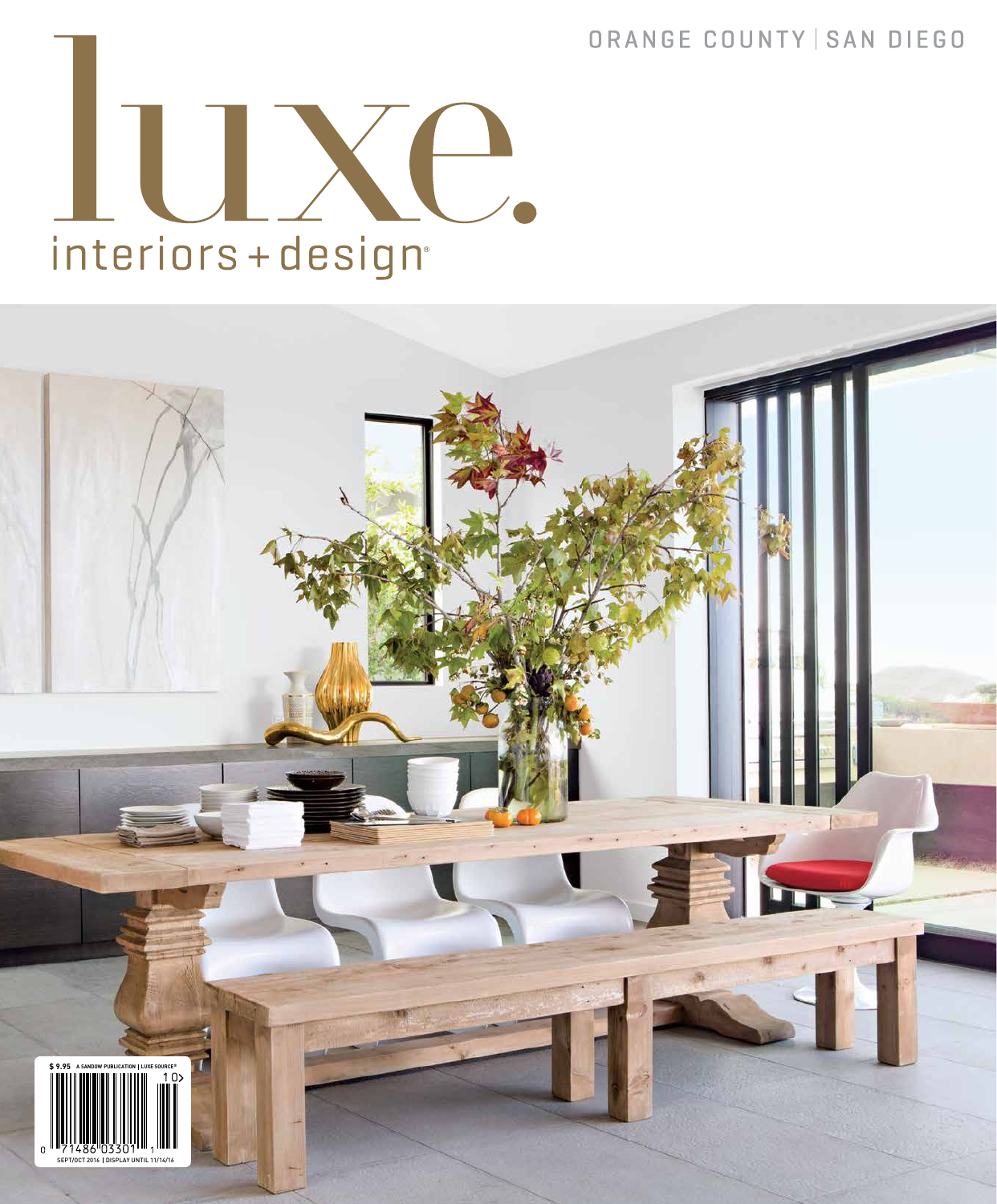Is only appropriate that the creative catalyst<br>behind Stone Yard, a cast-stone manufacturer<br>in San Diego, should choose a concrete<br>palace to decompress. For Mitch Brean—the<br>company's director of design and product<br>developm t's only appropriate that the creative catalyst behind Stone Yard, a cast-stone manufacturer in San Diego, should choose a concrete palace to decompress. For Mitch Brean—the company's director of design and product Salk Institute for Biological Sciences, the Louis Kahn treasure where he goes to dream about design. He likes to find a place on the lawn and take in the smooth, angular concrete that gives way to soft weathered-wood inserts. This view and the close proximity to the Pacific are what he calls "absolute perfection."

Brean, who started Stone Yard more than 30 years ago, has been drawn to stone and textures since his younger days—he had a rock collection as a child and still has a selection of fossils composed mostly of ammonites. When it first launched, the company focused on oldworld designs, creating planters fit for a spot at Versailles and table bases that referenced beloved European motifs. Today, though, the aesthetic has broadened and his offerings have expanded to encompass avant-garde, laminated-resin pieces, along with traditional styles—yielding an eclectic mix of traditional-meets-modern inventory.

"For the contemporary pieces, I start with a more primitive or classical design and streamline it to my liking," says Brean. "It greatly helps to have a traditional design background, with all its principles of good proportion, as a foundation. Once you have that element down, you can go beyond the constraints and really expand upon your own creativity." The process, he notes, is akin to an abstract artist who starts out painting realistically.

Some of Brean's newer work, in fact, reflects decidedly Surrealist and Cubist motifs. For example, he's currently making a side table with a tree stump



## ROCK SHOW

INSPIRATION IS NEVER IN SHORT SUPPLY FOR A SAN DIEGO CREATIVE WHOSE LIFELONG LOVE OF STONE AND SHAPE HAS TRANSLATED INTO AN ENDURING DESIGN ENTERPRISE.

WRITTEN BY **YELENA MOROZ ALPERT** / PHOTOGRAPHY BY **ERIC STONER**





From intricately detailed decorative accessories such as the Granada Sphere (opposite) and elegantly minimalist planters (left), to geometric furnishings, including the Ravi Base (bottom), Stone Yard's Mitch Brean draws inspiration from a myriad of sources. Stacks of finish samples for clients rest on a table (below).



320 / luxesource.com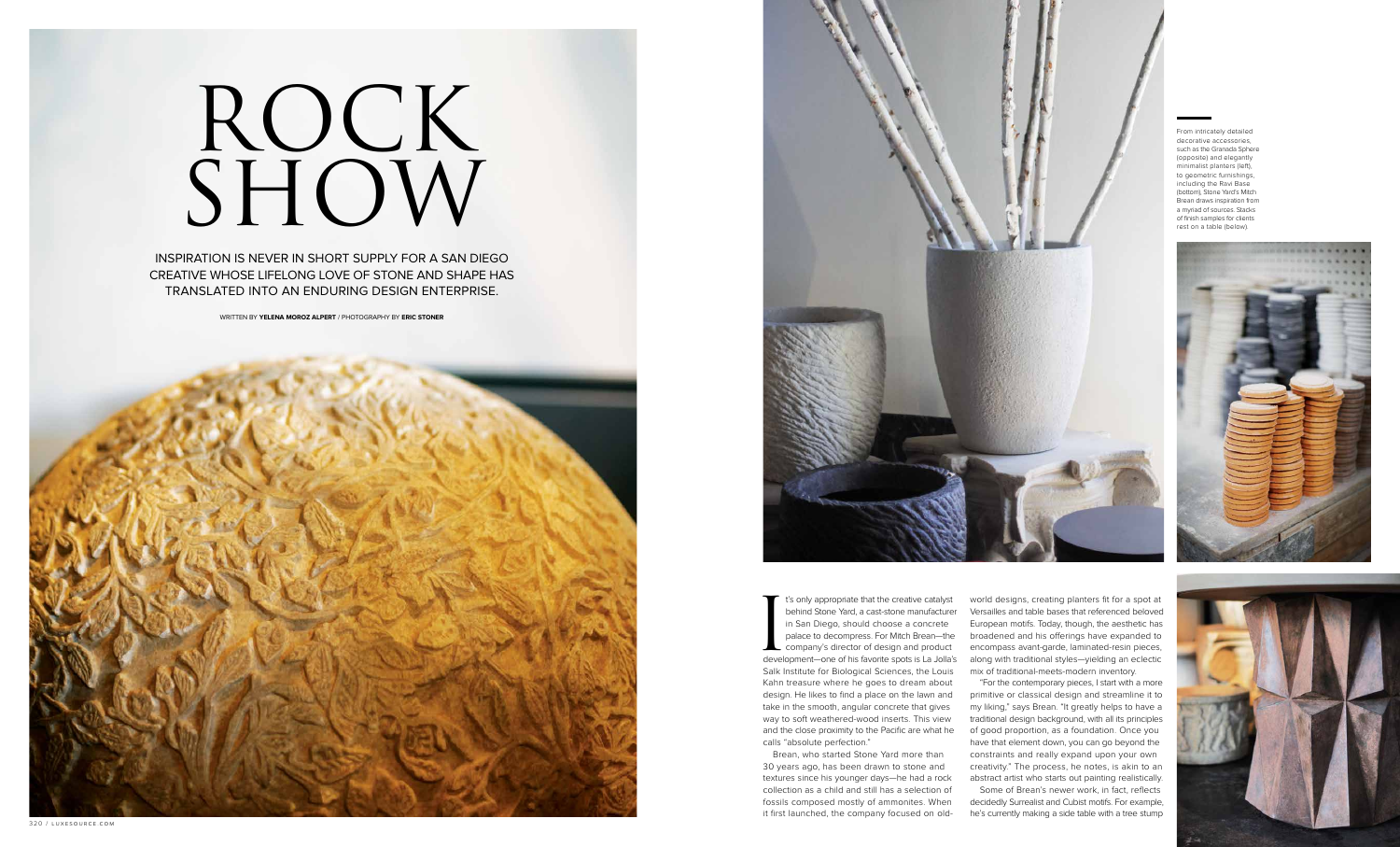Brean (shown below with a mold for one of his designs) eschews trends for timeless forms, be they traditional or contemporary. A sampling of his varied vision (left) includes a whimsical collection of mushrooms, along with clean-lined table bases and edgy seating.



"I'VE ALWAYS LIKED ANGLED THINGS. I PLAY WITH VARIOUS FORMS, AND EVEN TAKE TWO SHAPES AND ADD THEM TOGETHER TO SEE WHAT CAN HAPPEN."